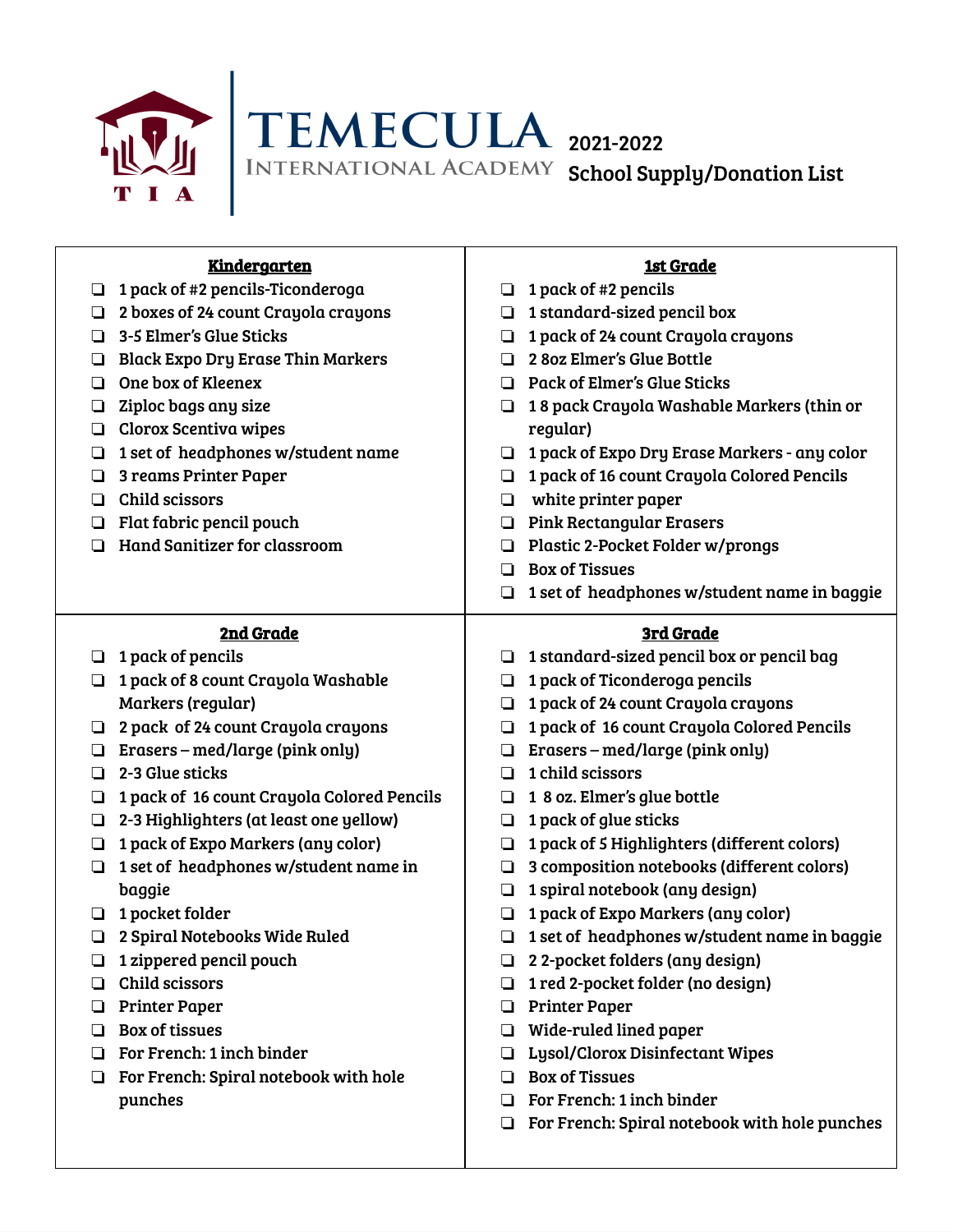

TEMECULA 2021-2022 INTERNATIONAL ACADEMY School Supply/Donation List

## 4th Grade

- ❏ 1- 2 inch binder
- ❏ 1- 8-pack of dividers
- ❏ 1 pack of pencils
- ❏ 1 pack blue/ black ball-point pens (erasable okay)
- ❏ 1 standard- sized pencil box
- ❏ 1 pack of 24 count Crayola crayons
- ❏ Erasers med/large (pink only)
- ❏ 1-2 8 oz. Elmer's glue bottles
- ❏ 2-3 Glue sticks
- ❏ 1 pack of 16 count Crayola Colored Pencils
- ❏ 3 Highlighters (Different colors)
- ❏ 4- 3-subject Spiral Notebooks wide
- ❏ Wide-ruled lined paper
- ❏ 1 pack of Expo Markers (any color)
- ❏ 2 red correcting pens
- ❏ 1 notebook or composition book (design of your choice)
- ❏ 2 pocket folders (any design)
- ❏ 1 set of headphones w/student name in baggie
- ❏ Printer Paper

## 5th Grade

- ❏ 1- 2 inch binder
- ❏ 1- 8-pack of dividers
- ❏ 1 pack of pencils
- ❏ 1 pack of blue or black ball-point pens (erasable okay)
- ❏ 1 standard- sized pencil box
- ❏ 1 pack of 24 count Crayola crayons
- ❏ Erasers med/large (pink only)
- ❏ 1-2 8 oz. Elmer's glue bottles
- ❏ 2-3 Glue sticks
- ❏ 1 pack of 16 count Crayola Colored Pencils
- ❏ 2 Highlighters (Different colors)
- ❏ 4 Spiral Notebooks wide-ruled
- ❏ Wide-ruled lined paper
- ❏ 1 pack of Expo Markers (any color)
- ❏ 2 red correcting pens
- ❏ 1 notebook or composition book (design of your choice)
- ❏ 2 pocket folders (any design)
- ❏ scissors
- ❏ 1 set of headphones w/student name in baggie
- ❏ Printer Paper
- ❏ For French/Spanish: 1 inch binder
- ❏ For French/Spanish: Spiral notebook with hole punches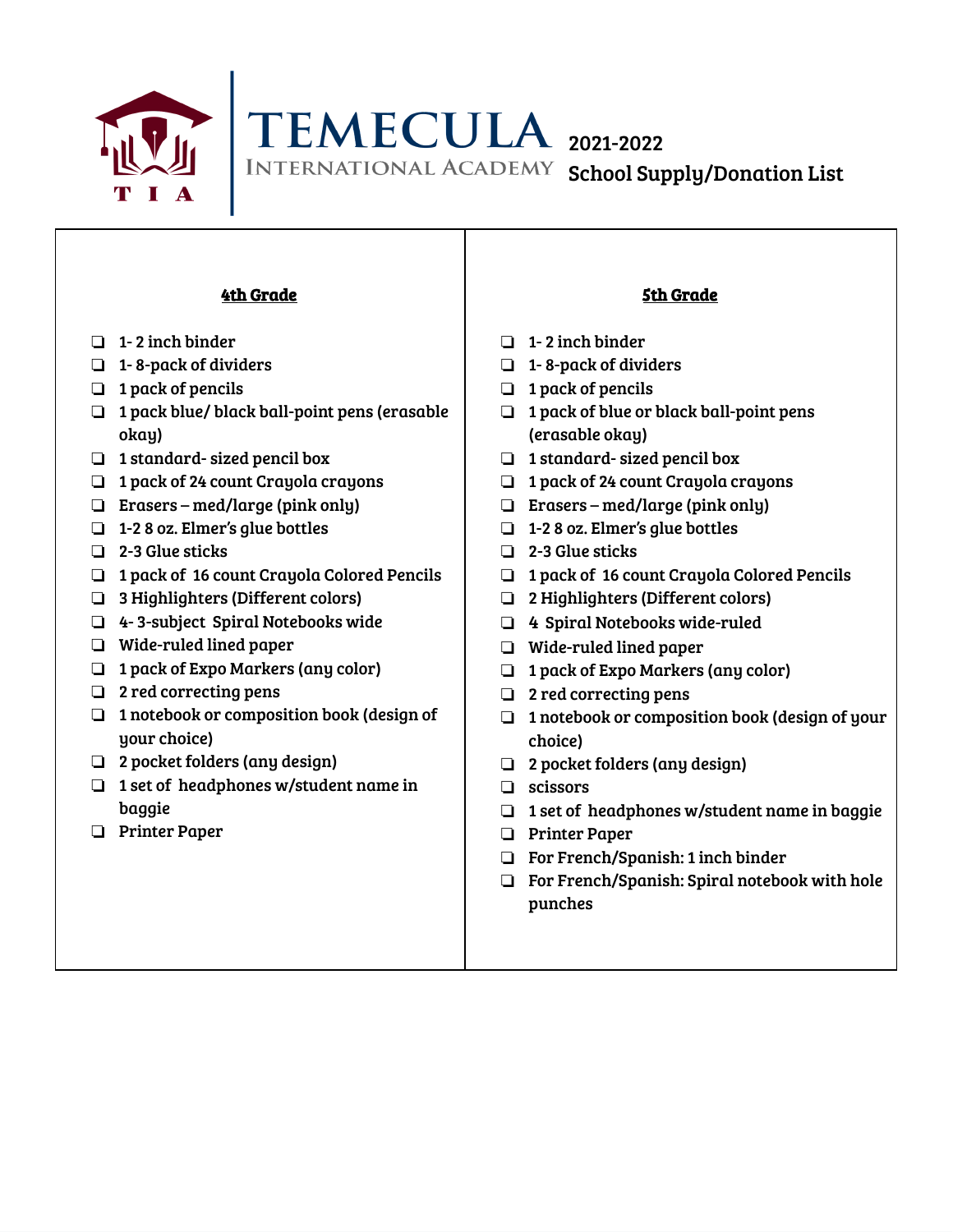



## Middle School (6th - 7th - 8th Grade)

- ❏ 1- 2 inch Binder
- ❏ 1- 8-pack of Dividers
- ❏ 1 pack of pencils
- ❏ 1 pack of blue or black ball-point pens (erasable okay)
- ❏ 1 standard-sized pencil pouch
- ❏ 1 pack of crayons, markers, and/or colored pencils
- ❏ Erasers med/large
- ❏ 1-2 8 oz. Elmer's glue bottles
- ❏ 2-3 Glue sticks
- ❏ 3 Highlighters (Different colors)
- ❏ College-ruled lined paper
- ❏ 3- college ruled 2 subject spiral notebook
- ❏ 1 composition notebook
- ❏ 1 pack of 3x5 flashcards
- ❏ 1 pack of Expo Markers (preferably thin-lined)
- ❏ 1 set of personal headphones with their name in a gallon sized baggie
- ❏ 1 Scientific Calculator
- ❏ Scissors
- ❏ Ruler
- ❏ Printer Paper

## School-Wide Donations for both campuses: Please give to teachers

- ❖ Baby Wipes
- ❖ Kleenex boxes
- ❖ Hand Sanitizer
- ❖ Ziploc Baggies (any size)
- ❖ Paper towels
- ❖ Reams of printer paper white or colored